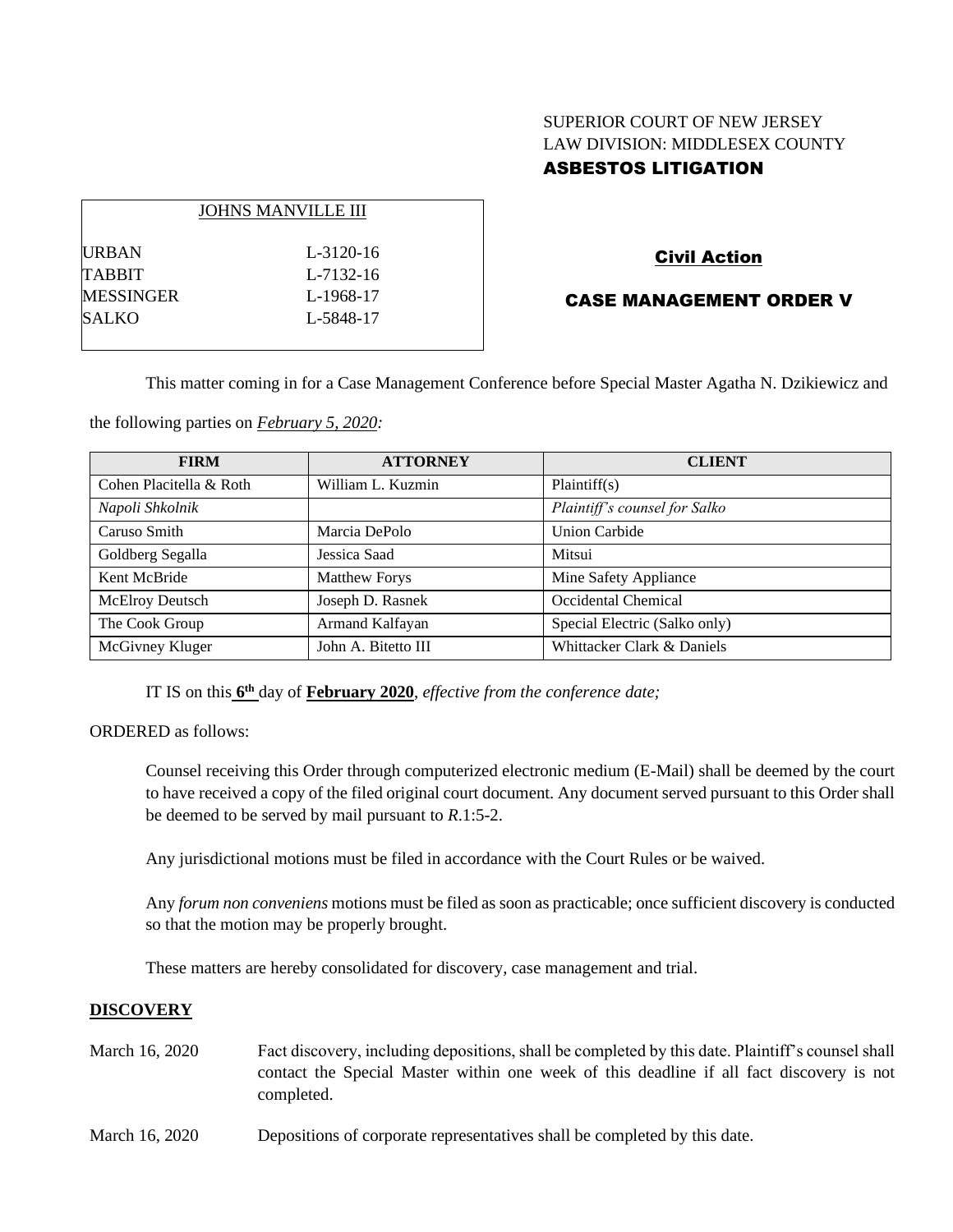### **EARLY SETTLEMENT**

March 31, 2020 Settlement demands shall be served on all counsel and the Special Master by this date.

### **MEDICAL EXPERT REPORT**

- April 30, 2020 Plaintiff shall serve medical expert reports by this date.
- April 30, 2020 Upon request by defense counsel, plaintiff is to arrange for the transfer of pathology specimens and x-rays, if any, by this date.
- July 31, 2020 Defendants shall identify its medical experts and serve medical reports, if any, by this date. In addition, defendants shall notify plaintiff's counsel (as well as all counsel of record) of a joinder in an expert medical defense by this date.

#### **LIABILITY EXPERT REPORTS**

- April 30, 2020 Plaintiff shall identify its liability experts and serve liability expert reports by this date or waive any opportunity to rely on liability expert testimony.
- July 31, 2020 Defendants shall identify its liability experts and serve liability expert reports, if any, by this date or waive any opportunity to rely on liability expert testimony.

#### **SUMMARY JUDGMENT MOTION PRACTICE**

- May 8, 2020 Plaintiff's counsel shall advise, in writing, of intent not to oppose motions by this date.
- May 22, 2020 Summary judgment motions shall be filed no later than this date.
- June 19, 2020 Last return date for summary judgment motions.

#### **ECONOMIST EXPERT REPORTS**

- April 30, 2020 Plaintiff shall identify its expert economists and serve expert economist report(s), if any, by this date or waive any opportunity to rely on economic expert testimony.
- July 31, 2020 Defendants shall identify its expert economists and serve expert economist report(s), if any, by this date or waive any opportunity to rely on economic expert testimony.

#### **EXPERT DEPOSITIONS**

August 28, 2020 Expert depositions shall be completed by this date. To the extent that plaintiff and defendant generic experts have been deposed before, the parties seeking that deposition in this case must file an application before the Special Master and demonstrate the necessity for that deposition. To the extent possible, documents requested in a deposition notice directed to an expert shall be produced three days in advance of the expert deposition. The expert shall not be required to produce documents that are readily accessible in the public domain.

 $\_$  , and the set of the set of the set of the set of the set of the set of the set of the set of the set of the set of the set of the set of the set of the set of the set of the set of the set of the set of the set of th